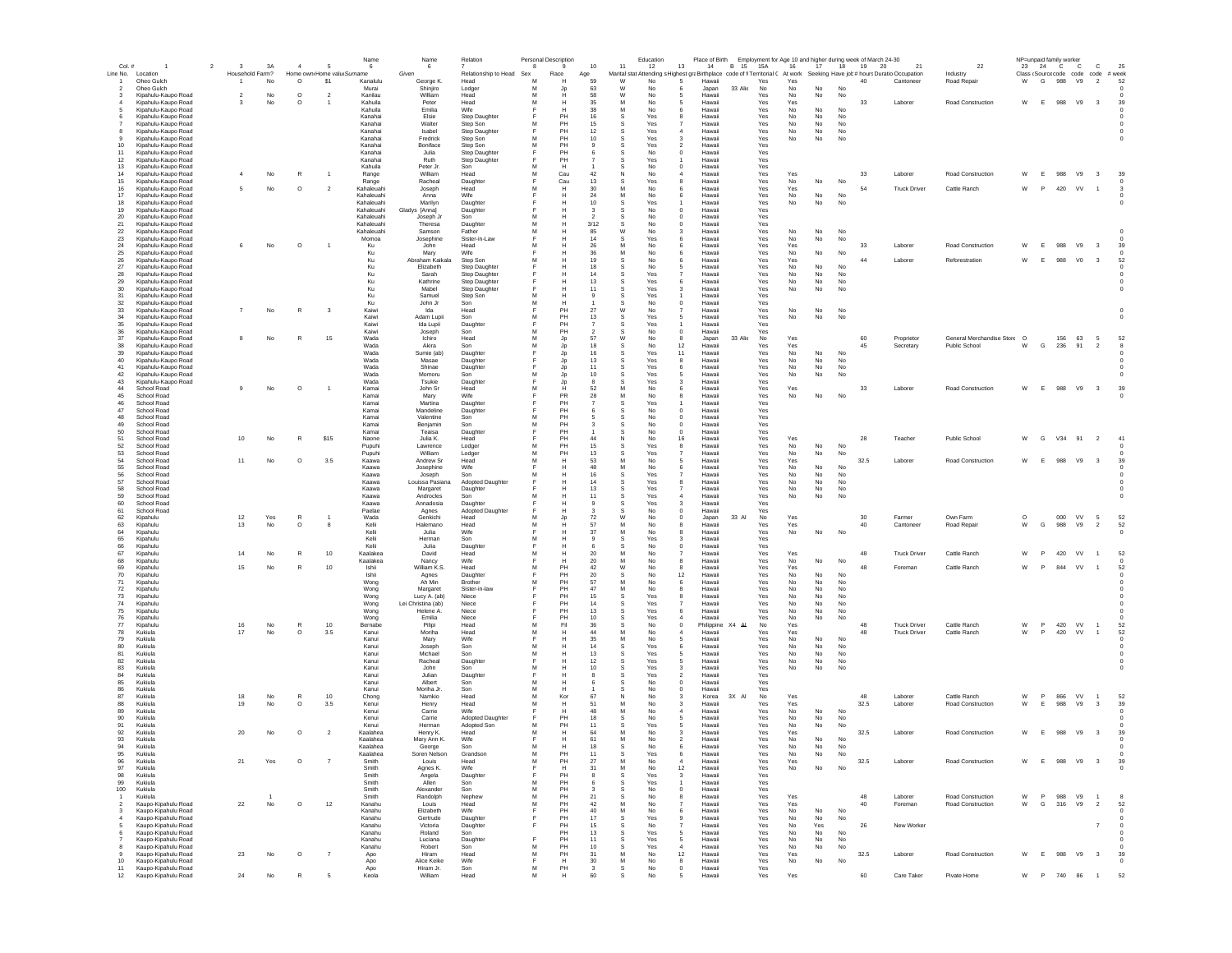| Col. #   | $\mathbf{1}$                               | $\overline{2}$<br>$\overline{\mathbf{3}}$ | 3A              | $\sim$       | -5                         | Name<br>6                | Name<br>6                  | Relation                                            | Personal Description<br>8 |          | 10             | 11           | Education<br>12                | Place of Birth<br>13<br>14<br>B 15                                      | <b>15A</b> | 16          | 17            | 18        | Employment for Age 10 and higher during week of March 24-30<br>19 20 | 21                     | 22                                       |           | NP=unpaid family worker<br>23 24 C C |                                      | $\mathbf{C}$                                        | 25                     |  |
|----------|--------------------------------------------|-------------------------------------------|-----------------|--------------|----------------------------|--------------------------|----------------------------|-----------------------------------------------------|---------------------------|----------|----------------|--------------|--------------------------------|-------------------------------------------------------------------------|------------|-------------|---------------|-----------|----------------------------------------------------------------------|------------------------|------------------------------------------|-----------|--------------------------------------|--------------------------------------|-----------------------------------------------------|------------------------|--|
|          | Line No. Location                          |                                           | Household Farm? |              | Home own Home valu Surname |                          | Given                      | Relationship to Head Sex                            |                           | Race     | Age            |              |                                | Marital stat Attending s Highest graBirthplace code of fi Territorial ( |            | At work     |               |           | Seeking Have job # hours Duratio Occupation                          |                        | Industry                                 |           |                                      |                                      | Class (Source code code code # week                 |                        |  |
| 13<br>14 | Kaupo-Kipahulu Road<br>Kaupo-Kipahulu Road | 25                                        | No              | $\mathbb{R}$ | 5                          | Kawaiaea<br>Kawaiaea     | Alice<br>Jennie (ab        | Head<br>Daughter                                    |                           | PH       | 37<br>16       | W            | No<br>Yes                      | Hawaii<br>10<br>Hawai                                                   | Yes<br>Yes | No<br>No    | No<br>No      | No<br>No  |                                                                      |                        |                                          |           |                                      |                                      |                                                     |                        |  |
| 15       | Kaupo-Kipahulu Road                        |                                           |                 |              |                            | Kawaiaea                 | Abel                       | Son                                                 | M                         | PH       | 14             |              | Yes                            | Hawaii                                                                  | Yes        | No          | No            | No        |                                                                      |                        |                                          |           |                                      |                                      |                                                     |                        |  |
| 16       | Kaupo-Kipahulu Road                        |                                           |                 |              |                            | Kawaiaea                 | Oliver                     | Son                                                 | M                         | PH       | 12             |              | Yes                            | Hawaii<br>-6                                                            | Yes        | No          | No            | No        |                                                                      |                        |                                          |           |                                      |                                      |                                                     |                        |  |
| 17<br>18 | Kaupo-Kipahulu Road<br>Kaupo-Kipahulu Road |                                           |                 |              |                            | Kawaiaea<br>Kawaiaea     | Johnny<br>Daniel           | Son<br>Son                                          | M                         | PF<br>PH | 10             |              | Yes<br>Yes                     | Hawaii<br>Hawaii<br>2                                                   | Yes<br>Yes | No          | No            | No        |                                                                      |                        |                                          |           |                                      |                                      |                                                     |                        |  |
| 19       | Kaupo-Kipahulu Road                        |                                           |                 |              |                            | Kawaiaea                 | Wilfred                    | Son                                                 |                           | PH       |                |              | Yes                            | Hawaii                                                                  | Yes        |             |               |           |                                                                      |                        |                                          |           |                                      |                                      |                                                     |                        |  |
| 20<br>21 | Kaupo-Kipahulu Road<br>Kauno-Kinahulu Road |                                           |                 |              |                            | Kawaiaea<br>Kawaiaea     | Milton<br>Minoec           | Son<br>Daughter                                     | M                         | PH<br>PH |                | -S           | No<br>No                       | $^{\circ}$<br>Hawaii<br>$^{\circ}$<br>Hawaii                            | Yes<br>Yes |             |               |           |                                                                      |                        |                                          |           |                                      |                                      |                                                     |                        |  |
| 22       | Kauno-Kinahulu Road                        | 26                                        | No              | $\circ$      | 2.5                        | Keawe                    | Luciana H.                 | Head                                                |                           | H        | 65             | W            | No                             | Hawaii<br>4                                                             | Yes        | No          | No            | No        |                                                                      |                        |                                          |           |                                      |                                      |                                                     |                        |  |
| 23       | Kauno-Kinahulu Road                        |                                           |                 |              |                            | Alameida                 | Andrew                     | Adopted Son                                         | м                         | PH       | 21             |              | No                             | Hawaii<br>8                                                             | Yes        | Yes         |               |           | 40                                                                   | Laborer                | Cattle Ranch                             | W         | P                                    | 866<br><b>VV</b>                     | $\overline{1}$                                      | 52                     |  |
| 24<br>25 | Kaupo-Kipahulu Road<br>Kaupo-Kipahulu Road | 27                                        | No              | $\circ$      | 10                         | Keike<br>Keike           | Racheal H<br>Edward K.     | Head<br>Son                                         | м                         | H<br>Ŀ.  | 69<br>32       | W            | No<br>No                       | Hawaii<br>-5<br>10<br>Hawaii                                            | Yes<br>Yes | No<br>Yes   | No            | No        | 32.5                                                                 | Laborer                | Road Construction                        | W         | F.                                   | 988<br>V9                            | $_{3}$                                              | $\Omega$<br>48         |  |
| 26       | Kaupo-Kipahulu Road                        |                                           |                 |              |                            | Mahalo                   | Dollie K.                  | Daughter                                            |                           | н        | 47             | N            | No                             | 12<br>Hawaii                                                            | Yes        | Yes         |               |           | 27.5                                                                 | Teacher                | Public School                            | W         | G                                    | V34<br>91                            | $\overline{2}$                                      | 41                     |  |
| 27<br>28 | Kaupo-Kipahulu Road<br>Kaupo-Kipahulu Road |                                           |                 |              |                            | Mahalo<br>Mahalo         | Genevieve<br>Campwood      | Granddaughter<br>Grandsor                           | M                         |          | 11             |              | Yes<br>Yes<br>3                | 5<br>Hawaii<br>Hawaii                                                   | Yes<br>Yes | No          | No            | No        |                                                                      |                        |                                          |           |                                      |                                      |                                                     | $\Omega$               |  |
| 29       | Kaupo-Kipahulu Road                        | 28                                        | No              | R            | $\mathbf{1}$               | Keike                    | Solomon                    | Head                                                | M                         |          | 43             | M            | No                             | 12<br>Hawaii                                                            | Yes        | Yes         |               |           | 32.5                                                                 | Laborer                | Road Construction                        | W         | E                                    | 988<br>V9                            | $\overline{\mathbf{3}}$                             | 52                     |  |
| 30       | Kaupo-Kipahulu Road                        |                                           |                 |              |                            | Keike                    | Agnes                      | Wife                                                |                           |          | 33             | M            | No                             | 6<br>Hawaii                                                             | Yes        | No          | No            | No        |                                                                      |                        |                                          |           |                                      |                                      |                                                     |                        |  |
| 31<br>32 | Kaupo-Kipahulu Road<br>Kaupo-Kipahulu Road |                                           |                 |              |                            | Keike<br>Keike           | Oliver K.<br>Judith        | Son<br>Daughter                                     | M                         | н        | 13             |              | Yes<br>No                      | Hawaii<br>6<br>Hawaii<br>$^{\circ}$                                     | Yes<br>Yes | No          | No            | No        |                                                                      |                        |                                          |           |                                      |                                      |                                                     | $^{\circ}$             |  |
| 33       | Kaupo-Kipahulu Road                        | 29                                        | No              | $\circ$      | 1.5                        | Kawaakoa                 | Abraham                    | Head                                                |                           |          | 30             |              | No                             | Hawaii<br>-6                                                            | Yes        | Yes         |               |           | 32.5                                                                 | <b>Truck Driver</b>    | Road Construction                        | W         | E.                                   | 420<br>V9                            | $\overline{\phantom{a}}$                            | 52                     |  |
| 34<br>35 | Kaupo-Kipahulu Road<br>Kauno-Kinahulu Road |                                           |                 |              |                            | Kawaakoa<br>Kawaakoa     | Domitila<br>Thelma         | Wife<br>Daughter                                    | Æ                         | H        | 28<br>-8       | S.           | No<br>Yes                      | Hawaii<br>$\overline{2}$<br>Hawaii                                      | Yes<br>Yes | No          | No            | No        |                                                                      |                        |                                          |           |                                      |                                      |                                                     |                        |  |
| 36       | Kauno-Kinahulu Road                        |                                           |                 |              |                            | Kawaakoa                 | Abraham Jr.                | Son                                                 |                           |          |                |              | Yes                            | Hawaii                                                                  | Yes        |             |               |           |                                                                      |                        |                                          |           |                                      |                                      |                                                     |                        |  |
| -37      | Kauno-Kinahulu Road                        |                                           |                 |              |                            | Kawaakoa                 | Richard                    | Son                                                 | M                         | н        |                |              | No                             | $^{\circ}$<br>Hawaii                                                    | Yes        |             |               |           |                                                                      |                        |                                          |           |                                      |                                      |                                                     |                        |  |
| 38<br>39 | Kauno-Kinahulu Road<br>Kaupo-Kipahulu Road |                                           |                 |              |                            | Kawaakoa<br>Kawaakoa     | Mary Ann<br>Lorraine       | Daughter<br>Daughter                                | F                         | . H<br>H | $\overline{2}$ | s            | No<br>No                       | $^{\circ}$<br>Hawaii<br>$\Omega$<br>Hawaii                              | Yes<br>Yes |             |               |           |                                                                      |                        |                                          |           |                                      |                                      |                                                     |                        |  |
| 40       | Kaupo-Kipahulu Road                        | 30                                        | Yes             | $\circ$      | 25                         | Soon                     | Nicholas Y                 | Head                                                | м                         | Ch       | 47             | M            | No                             | 11<br>Hawaii                                                            | Yes        | Yes         |               |           | 48                                                                   | Proprietor             | General Merchandise Store O              |           |                                      | 156<br>63                            | 5                                                   | 52                     |  |
| 41<br>42 | Kaupo-Kipahulu Road<br>Kaupo-Kipahulu Road |                                           |                 |              |                            | Soon<br>Soon             | Yuk Len<br>Albert          | Wife<br>Son                                         | м                         | Ch<br>Ch | 41<br>21       | M            | No<br>Yes                      | $\mathbf 0$<br>China<br>32 AI<br>12<br>Hawaii                           | No         | No<br>Yes   | No            | No        | 48                                                                   | Bookkeeper             | General Merchandise Store NP             |           |                                      | 210<br>63                            | 6                                                   | 52                     |  |
| 43       | Kaupo-Kipahulu Road                        |                                           |                 |              |                            | Soon                     | Alfred (ab)                | Sor                                                 | M                         | Ch       | 17             | s            | Yes                            | 10<br>Hawaii                                                            | Yes<br>Yes | No          | No            | No        |                                                                      |                        |                                          |           |                                      |                                      |                                                     |                        |  |
| 44       | Kaupo-Kipahulu Road                        |                                           |                 |              |                            | Soon                     | Rose (ab)                  | Daughter                                            |                           | Ch       | 16             |              | Yes                            | 10<br>Hawaii                                                            | Yes        | No          | No            | No        |                                                                      |                        |                                          |           |                                      |                                      |                                                     |                        |  |
| 45<br>46 | Kaupo-Kipahulu Road<br>Kaupo-Kipahulu Road |                                           |                 |              |                            | Soon<br>Soon             | Evelyn<br>Winifred         | Daughter<br>Daughter                                |                           | Ch<br>Ch | 11             |              | Yes<br>$\overline{4}$<br>Yes   | Hawaii<br>Hawaii                                                        | Yes<br>Yes | No          | No            | No        |                                                                      |                        |                                          |           |                                      |                                      |                                                     |                        |  |
| 47       | Kaupo-Kipahulu Road                        | 31                                        | No              | $\mathbb{R}$ | $\overline{\mathbf{3}}$    | Librando                 | Gray                       | Head                                                |                           | Fil      | 38             |              | No<br>$\overline{2}$           | Philippine X4                                                           | No         | Yes         |               |           | 40                                                                   | Laborer                | Cattle Ranch                             | W         | P                                    | 866 VV                               | $\overline{1}$                                      | 52                     |  |
| 48<br>49 | Kaupo-Kipahulu Road<br>Kaupo-Kipahulu Road |                                           |                 |              |                            | Librando<br>Librando     | Elizabeth<br>Juannita (ab) | Wife<br>Daughter                                    |                           | н<br>PH  | 32<br>14       |              | No<br>Yes                      | Hawaii<br>-6<br>Hawaii                                                  | No<br>Yes  | No<br>No    | No<br>No      | No<br>No  |                                                                      |                        |                                          |           |                                      |                                      |                                                     |                        |  |
| 50       | Kaupo-Kipahulu Road                        |                                           |                 |              |                            | Librando                 | Rosalia                    | Daughter                                            |                           | PH       | -9             | -S           | Yes                            | $\overline{4}$<br>Hawaii                                                | Yes        |             |               |           |                                                                      |                        |                                          |           |                                      |                                      |                                                     |                        |  |
| -51      | Kaupo-Kipahulu Road                        |                                           |                 |              |                            | Librando                 | Gray Jr.                   | Son                                                 |                           | PH       |                |              | Yes                            | Hawaii                                                                  | Yes        |             |               |           |                                                                      |                        |                                          |           |                                      |                                      |                                                     |                        |  |
| 52<br>53 | Kauno-Kinahulu Road<br>Kauno-Kinahulu Road |                                           |                 |              |                            | Librando<br>Librando     | Primrose<br>Angeline       | Daughter<br>Daughter                                | F                         | PH<br>PH |                |              | No<br>No                       | $^{\circ}$<br>Hawaii<br>$^{\circ}$<br>Hawaii                            | Yes<br>Yes |             |               |           |                                                                      |                        |                                          |           |                                      |                                      |                                                     |                        |  |
| 54       | Kaupo-Kipahulu Road                        |                                           |                 |              |                            | Librando                 | Eugene                     | Son                                                 | M                         | PH       |                | s            | No                             | $\Omega$<br>Hawaii                                                      | Yes        |             |               |           |                                                                      |                        |                                          |           |                                      |                                      |                                                     |                        |  |
| 55<br>56 | Kaupo-Kipahulu Road<br>Kaupo-Kipahulu Road | 32                                        | No              | $\mathbb{R}$ | $\overline{2}$             | Kukahiko<br>Kukahiko     | Alfred<br>Kaaiwaiwai       | Head<br><b>Brother</b>                              | M<br>M                    | PH<br>PH | 43<br>56       |              | No<br>No                       | Hawaii<br>6<br>Hawaii<br>-5                                             | Yes<br>Yes | Yes<br>Yes  |               |           | 40<br>40                                                             | Laborer<br>Laborer     | Road Construction<br>Cattle Ranch        | W<br>W    | G<br>P.                              | 988<br>V9<br>866<br><b>VV</b>        | $\overline{2}$<br>$\overline{1}$                    | 52<br>52               |  |
| 57       | Kaupo-Kipahulu Road                        |                                           |                 |              |                            | Kukahiko                 | Kaliko                     | <b>Brother</b>                                      | M                         | PH       | 39             |              | No                             | Hawaii<br>6                                                             | Yes        | Yes         |               |           | 48                                                                   | Laborer                | Cattle Ranch                             | W         | P                                    | 866<br>VV                            | $\overline{1}$                                      | 52                     |  |
| 58       | Kaupo-Kipahulu Road                        |                                           |                 |              |                            | Kukahiko                 | Kemalu                     | Mother                                              |                           |          | 89             | W            | No                             | $\mathbf 0$<br>Hawaii                                                   | Yes        | No          | No            | No        |                                                                      |                        |                                          |           |                                      |                                      |                                                     |                        |  |
| 59<br>60 | Kaupo-Kipahulu Road<br>Kaupo-Kipahulu Road |                                           |                 |              |                            | Kukahiko<br>Kukahiko     | Elizabeth<br>Alfred Jr.    | Niece<br>Niece's son                                | M                         | PH<br>PH | 18<br>6/12     | s            | No<br>No<br>$^{\circ}$         | Hawaii<br>Hawaii                                                        | Yes<br>Yes | $_{\rm No}$ | $_{\rm No}$   | No        |                                                                      |                        |                                          |           |                                      |                                      |                                                     |                        |  |
| 61       | Kaupo-Kipahulu Road                        |                                           |                 |              |                            | Kamai                    | Earnest                    | Nephew                                              | M                         | PH       | 12             |              | Yes                            | Hawaii<br>-5                                                            | Yes        | No          | No            | No        |                                                                      |                        |                                          |           |                                      |                                      |                                                     |                        |  |
| 62<br>63 | Kaupo-Kipahulu Road<br>Kaupo-Kipahulu Road | 33                                        | No              | $\circ$      | 5                          | Kalalau<br>Kalalau       | Annie<br>Ethel             | Head<br>Daughter                                    |                           | н        | 13             | W            | No<br>Yes                      | Hawaii<br>Hawaii<br>6                                                   | Yes<br>Yes | Yes<br>No   | No            | No        | 48                                                                   | Maid                   | Private Family                           | W         | P                                    | 520<br>86                            | $\overline{1}$                                      | 52                     |  |
| 64       | Kaupo-Kipahulu Road                        |                                           |                 |              |                            | Kalalau                  | Edmund                     | Son                                                 |                           |          | 11             |              | Yes<br>-3                      | Hawaii                                                                  | Yes        | No          | No            | No        |                                                                      |                        |                                          |           |                                      |                                      |                                                     |                        |  |
| 65       | Kauno-Kinahulu Road                        |                                           |                 |              |                            | Kalalau                  | Evelyn                     | Daughter                                            | F                         | H        | 10             | -S           | Yes                            | $\overline{2}$<br>Hawaii                                                | Yes        | No          | No            | No        |                                                                      |                        |                                          |           |                                      |                                      |                                                     |                        |  |
| 66<br>67 | Kauno-Kinahulu Road<br>Kauno-Kinahulu Road |                                           |                 |              |                            | Kalalau<br>Setritrio     | Albert<br>Sabino           | Brother in law<br>Lodger                            | м                         | н<br>Fil | 39<br>39       | s<br>D       | No<br>-5<br>No                 | Hawaii<br>$^{\circ}$<br>Philippine X4                                   | Yes<br>No  | Yes<br>Yes  |               |           | 40<br>40                                                             | Laborer<br>Laborer     | Cattle Ranch<br>Cattle Ranch             | W<br>W    | P<br>P.                              | 866<br><b>VV</b><br>866              | <b>VV</b><br>$\overline{1}$                         | 52<br>52               |  |
| 68       | Kaupo-Kipahulu Road                        | 34                                        | No              | R            | $\overline{1}$             | Keahi                    | John Sr.                   | Head                                                | м                         | н        | 62             | W            | No                             | Hawaii                                                                  | Yes        | No          | No            | No        |                                                                      |                        |                                          |           |                                      |                                      |                                                     |                        |  |
| 69<br>70 | Kaupo-Kipahulu Road<br>Kaupo-Kipahulu Road |                                           |                 |              |                            | Keahi<br>Keahi           | John Jr.<br>William K.     | Son<br>Son                                          | M<br>м                    | H<br>Ŀ.  | 28<br>25       | s<br>s       | No<br>No                       | $5 -$<br>Hawaii<br>Hawaii<br>-5                                         | Yes<br>Yes | Yes         | Yes           |           | 40<br>52                                                             | Laborer<br>New Worker  | Road Construction                        | W         | G                                    | 988<br>V9                            | $\overline{2}$                                      | 52<br>$^{\circ}$       |  |
| 71       | Kaupo-Kipahulu Road                        |                                           |                 |              |                            | Kenui                    | Cecelia                    | Adopted Daughter                                    |                           | . H      |                |              | No                             | Hawaii<br>$\Omega$                                                      | Yes        | No          |               |           |                                                                      |                        |                                          |           |                                      |                                      |                                                     |                        |  |
| 72       | Kaupo-Kipahulu Road                        | 35                                        | No              | $\circ$      | $\overline{2}$             | Kala                     | Gray Kamana Sr.            | Head                                                | м                         | Ŀ.       | 48             | W            | No                             | Hawaii<br>-5                                                            | Yes        | Yes         |               |           | 40                                                                   | Laborer                | Road Construction                        | W         | G                                    | 988<br>V9                            | $\overline{2}$                                      | 52                     |  |
| 73<br>74 | Kaupo-Kipahulu Road<br>Kaupo-Kipahulu Road |                                           |                 |              |                            | Kala<br>Kala             | Solome<br>Gray Kamana Jr.  | Daughter<br>Sor                                     | M                         |          | 13<br>25       | s<br>M       | Yes<br>No                      | 6<br>Hawaii<br>Hawaii                                                   | Yes<br>Yes | No<br>Yes   | No            | No        | 40                                                                   | Cow Hand               | Cattle Ranch                             | W         | P.                                   | 866<br>VV                            | $\overline{1}$                                      | 52                     |  |
| 75       | Kaupo-Kipahulu Road                        |                                           |                 |              |                            | Kala                     | Rosabelle                  | Daughter in lav                                     |                           | PH       | 22             | M            | No                             | Hawaii                                                                  | Yes        | No          | No            | No        |                                                                      |                        |                                          |           |                                      |                                      |                                                     |                        |  |
| 76<br>77 | Kaupo-Kipahulu Road<br>Kaupo-Kipahulu Road |                                           | No              | $\circ$      | $\overline{7}$             | Kahaleuahi<br>Kahaleuahi | William<br>Wife            | Head<br>Wife                                        | M                         | H        | 56<br>31       | M            | No<br>No                       | Hawaii<br>8<br>Hawaii                                                   | Yes<br>Yes | Yes<br>No   | No            | No        | 40                                                                   | Foreman                | Cattle Ranch                             | W         |                                      | 844                                  | VV<br>$\overline{1}$                                | 52                     |  |
| 78       | Kaupo-Kipahulu Road                        |                                           |                 |              |                            | Kahaleuahi               | Mary Jane                  | Daughter                                            |                           | н        |                |              | No                             | $^{\circ}$<br>Hawaii                                                    | Yes        |             |               |           |                                                                      |                        |                                          |           |                                      |                                      |                                                     |                        |  |
| 79       | Kaupo-Kipahulu Road                        |                                           |                 |              |                            | Kahaleuahi               | Charles                    | Son                                                 |                           |          | 20             |              | No                             | Hawaii<br>-6                                                            | Yes        | Yes         |               |           | 48                                                                   | Laborer                | Cattle Ranch                             | W         |                                      | 866                                  | VV<br>$\overline{1}$                                | 52                     |  |
| 80<br>81 | Kaupo-Kipahulu Road<br>Kaupo-Kipahulu Road | -37                                       | No              | $\circ$      | $\overline{4}$             | Kahaleuahi<br>Hai        | Kikia<br>Scott             | Daughter in law<br>Head                             |                           | H<br>. H | 19<br>54       | M<br>W       | No<br>No                       | 8<br>Hawaii<br>12<br>Hawaii                                             | Yes<br>Yes | No<br>No    | No<br>No      | No<br>Yes | $\overline{0}$                                                       | Composer               | At home                                  | $\circ$   |                                      | V28<br>93                            | 5                                                   | - 0<br>52              |  |
| 82       | Kaupo-Kipahulu Road                        |                                           |                 |              |                            | Hai                      | Abel                       | Son                                                 | м                         | H        | 20             | s            | No                             | 6<br>Hawaii                                                             | Yes        | Yes         |               |           | 40                                                                   | Laborer                | Cattle Ranch                             | W         | P                                    | 866                                  | <b>VV</b>                                           | $^{\circ}$             |  |
| 83<br>84 | Kaupo-Kipahulu Road<br>Kaupo-Kipahulu Road | 38                                        | Yes             | $\circ$      | 10                         | Hai<br>Smith             | Moses<br>Charles Sr.       | Son<br>Head                                         | м<br>M                    | н<br>PH  | 18<br>62       | s<br>M       | No<br>No                       | Hawaii<br>6<br>Hawaii                                                   | Yes<br>Yes | No<br>Yes   | Yes           |           | 48                                                                   | 13 Laborer<br>Watchman | Cattle Ranch<br>Cattle Ranch             | W<br>W    | <b>P</b><br>P                        | 866<br><b>VV</b><br>602<br><b>VV</b> | $\overline{1}$                                      | 52<br>52               |  |
| 85       | Kaupo-Kipahulu Road                        |                                           |                 |              |                            | Smith                    | Helen                      | Wife                                                |                           |          | 62             | M            | No                             | Hawaii<br>$\overline{\phantom{a}}$                                      | Yes        | No          | No            | No        |                                                                      |                        |                                          |           |                                      |                                      |                                                     | $\Omega$               |  |
| 86<br>87 | Kaupo-Kipahulu Road<br>Kaupo-Kipahulu Road |                                           |                 |              |                            | Smith<br>Smith           | Rosaline (ab)<br>Boniface  | Daughter<br>Son                                     | F<br>м                    | PH<br>PH | 21<br>24       | s<br>M       | Yes<br>No                      | 12<br>Hawaii<br>Hawaii<br>9                                             | Yes        | No          | No            | No        | 48                                                                   | Rancher                | Cattle Ranch                             | <b>NP</b> | $\sim$ 100 $\mu$                     |                                      |                                                     | 52                     |  |
| 88       | Kaupo-Kipahulu Road                        |                                           |                 |              |                            | Smith                    | Alice                      | Daughter in law                                     |                           | PH       | 22             | M            | No<br>9                        | Hawaii                                                                  | Yes<br>Yes | Yes<br>No   | No            | No        |                                                                      |                        |                                          |           |                                      | 000 VV 6                             |                                                     |                        |  |
| 89<br>90 | Kaupo-Kipahulu Road                        |                                           |                 |              |                            | Smith<br>Smith           | Boniface Jr.<br>Ellen      | Grandson<br><b>Grand Daughter</b>                   | м                         | PH<br>PH |                |              | No<br>No                       | $\mathbf 0$<br>Hawaii<br>$\mathbf 0$<br>Hawaii                          | Yes<br>Yes |             |               |           |                                                                      |                        |                                          |           |                                      |                                      |                                                     |                        |  |
| 91       | Kaupo-Kipahulu Road<br>Kaupo-Kipahulu Road |                                           |                 |              |                            | Smith                    | Mina                       | <b>Grand Daughter</b>                               |                           | PH       | 12             |              | Yes                            | Hawaii<br>6                                                             | Yes        | No          | No            | No        |                                                                      |                        |                                          |           |                                      |                                      |                                                     |                        |  |
| 92       | Kaupo-Kipahulu Road                        |                                           |                 |              |                            | Smith                    | Trisa                      | <b>Grand Daughte</b>                                |                           | PH       |                |              | Yes                            | Hawaii                                                                  | Yes        |             |               |           |                                                                      |                        |                                          |           |                                      |                                      |                                                     |                        |  |
| 93<br>94 | Kaupo-Kipahulu Road<br>Kaupo-Kipahulu Road |                                           |                 |              |                            | Ai<br>Ai                 | Edna<br>Mary Ann           | <b>Grand Daughte</b><br><b>Great Grand Daughter</b> |                           | PH<br>PH | 15<br>9/12     |              | No<br>No                       | Hawaii<br>-6<br>Hawaii<br>$^{\circ}$                                    | Yes<br>Yes | No          | No            | No        |                                                                      |                        |                                          |           |                                      |                                      |                                                     |                        |  |
| 95       | Kauno-Kinahulu Road                        | 39                                        | No              | $\circ$      |                            | Keilianu                 | Sam William                | Head                                                |                           | н        | 67             | W            | No                             | 3<br>Hawaii                                                             | Yes        | Yes         |               |           | 48                                                                   | Laborer                | Water Works                              | W         | <b>P</b>                             | 988<br>6V                            |                                                     | 52                     |  |
| 96<br>97 | Kauno-Kinahulu Road<br>Kauno-Kinahulu Road |                                           |                 |              |                            | Aona<br>Aona             | Louis<br>Antone            | Grandson<br>Grandson                                | м<br>м                    | PH<br>PH | 29<br>25       | s<br>-S      | No<br>-3<br>No                 | Hawaii<br>-5<br>Hawaii                                                  | Yes<br>Yes | Yes<br>No   | Yes           |           | 40                                                                   | Laborer<br>13 Laborer  | <b>Road Construction</b><br>Cattle Ranch | W<br>W    | G<br>$\mathsf{P}$                    | 988<br>866                           | V9<br>$\overline{2}$<br><b>VV</b><br>$\overline{1}$ | 52<br>13               |  |
| 98       | Kauno-Kinahulu Road                        |                                           |                 |              |                            | Kamai                    | William                    | Grandson                                            | м                         | H        | 32             | s            | No                             | Hawaii                                                                  | Yes        | Yes         |               |           | 48                                                                   | Laborer                | <b>Road Construction</b>                 | W         | G                                    | 988                                  | V9<br>$\overline{2}$                                | 52                     |  |
| 99       | Kauno-Kinahulu Road                        |                                           |                 |              |                            | Ai                       | Filen                      | Lodger                                              | E                         | PH       | 35             | D.           | No                             | Hawaii<br>8                                                             | Yes        | No          | No            | No        |                                                                      |                        |                                          |           |                                      |                                      |                                                     |                        |  |
| 100      | Kaupo-Kipahulu Road<br>Kaupo Mill Road     |                                           |                 |              |                            | Ai<br>Ai                 | George<br>Rosaline         | Lodger's Son<br>Lodger's Daughter                   | м                         | PH<br>PH | 13<br>14       |              | Yes<br>5<br>Yes                | Hawaii<br>Hawaii                                                        | Yes<br>Yes | No<br>No    | No<br>No      | No<br>No  |                                                                      |                        |                                          |           |                                      |                                      |                                                     |                        |  |
|          | Kaupo Mill Road                            |                                           |                 |              |                            | Ai                       | Joseph                     | Lodger's Son                                        | м                         | PH       | 12             |              | Yes                            | Hawaii                                                                  | Yes        | No          | No            | No        |                                                                      |                        |                                          |           |                                      |                                      |                                                     |                        |  |
|          | Kaupo Mill Road                            |                                           |                 |              |                            |                          | Edward                     | Lodger's Son                                        | M                         | PH       | 10             | <sub>S</sub> | Yes<br>3                       | Hawaii                                                                  | Yes        | No          | No            | No        |                                                                      |                        |                                          |           |                                      |                                      |                                                     |                        |  |
|          | Kaupo Mill Road<br>Kaupo Mill Road         | 40                                        | No              | $\circ$      | 11                         | Piimauna                 | Bertha<br>Joseph Sr        | Lodger's Daughter<br>Head                           | M                         | PH       | 50             | W            | Yes<br>No                      | Hawaii<br>Hawaii                                                        | Yes<br>Yes | Yes         |               |           | 48                                                                   | Superintendant         | Water Works                              | W         | P                                    | 156 6V                               | $\overline{1}$                                      | 52                     |  |
|          | Kaupo Mill Road                            |                                           |                 |              |                            | Piimauna                 | Violet H.                  | Daughter                                            |                           | H        | 30             |              | No                             | 12<br>Hawaii                                                            | Yes        | Yes         |               |           | 26                                                                   | Cook                   | Private Family                           | W         | P                                    | 520                                  | 86<br>$\overline{1}$                                | 26                     |  |
| 8        | Kaupo Mill Road<br>Kaupo Mill Road         |                                           |                 |              |                            | Piimauna<br>Kahuila      | Violet<br>Patrick          | <b>Adopted Da</b><br>Adopted Son                    | M                         | H        | 13             | s            | Yes<br>No                      | Hawaii<br>$\mathbf 0$<br>Hawaii                                         | Yes<br>Yes | No.         | No            |           |                                                                      |                        |                                          |           |                                      |                                      |                                                     |                        |  |
|          | Kaupo Mill Road                            |                                           |                 |              |                            | Piimauna                 | Joseph Jr.                 | Son                                                 | M                         | н        | 23             |              | No<br>-6                       | Hawaii                                                                  | Yes        | Yes         |               |           | 48                                                                   | Cow Hand               | Ranch                                    |           |                                      | 866 VV                               | $\overline{1}$                                      | $^{\circ}$             |  |
| 10       | Kaupo Mill Road                            |                                           |                 |              |                            | Piimauna                 | Sadie                      | Daughter in Law                                     | F                         | H        | 19             | M            | No                             | 8<br>Hawaii                                                             | Yes        |             |               |           |                                                                      |                        |                                          |           |                                      |                                      |                                                     |                        |  |
| 11<br>12 | Kaupo Mill Road<br>Kaupo Mill Road         | 41                                        | Yes             | $\circ$      | 1.75                       | Piimauna<br>Kamai        | Haleakala<br>John E.       | <b>Adopted Daughter</b><br>Head                     | м                         | PH<br>H  | 34             | м            | No<br>No                       | $^{\circ}$<br>Hawaii<br>6<br>Hawaii                                     | Yes<br>Yes | Yes         |               |           | 48                                                                   | Rancher                | Own Ranch                                | $\circ$   |                                      | 000                                  | $VV$ 5                                              | 52                     |  |
| 13       | Kaupo Mill Road                            |                                           |                 |              |                            | Kamai                    | Ethel                      | Wife                                                | F                         | PH       | 33             |              | No                             | 6<br>Hawaii                                                             | Yes        | No          | No            | No        |                                                                      |                        |                                          |           |                                      |                                      |                                                     | $^{\circ}$             |  |
| 14<br>15 | Kaupo Mill Road<br>Kaupo Mill Road         |                                           |                 |              |                            | Ahulii<br>Kamai          | Arthur<br>Ruth             | Step Son<br>Daughter                                | M<br>F                    | PH<br>PH | 11<br>10       | s<br>s       | Yes<br>Yes                     | Hawaii<br>$\overline{4}$<br>Hawaii<br>3                                 | Yes<br>Yes | No<br>No    | No<br>No      | No<br>No  |                                                                      |                        |                                          |           |                                      |                                      |                                                     | $\Omega$<br>$^{\circ}$ |  |
| 16       | Kaupo Mill Road                            |                                           |                 |              |                            | Kamai                    | Williams Jr.               | Son                                                 | M                         | PH       | $\mathbf{q}$   | S.           | Yes<br>$\overline{\mathbf{3}}$ | Hawaii                                                                  | Yes        |             |               |           |                                                                      |                        |                                          |           |                                      |                                      |                                                     |                        |  |
| 17       | Kaupo Mill Road                            |                                           |                 |              |                            | Kamai                    | Enos                       | Son                                                 | M                         | PH       |                | s            | Yes                            | Hawaii                                                                  | Yes        |             |               |           |                                                                      |                        |                                          |           |                                      |                                      |                                                     |                        |  |
| 18<br>19 | Kaupo Mill Road<br>Kaupo Mill Road         |                                           |                 |              |                            | Kamai<br>Kamai           | Jacob<br>Elenor            | Sor<br>Daughter                                     | M<br>F                    | PH<br>PH |                | s<br>s       | No<br>No                       | $\mathbf 0$<br>Hawaii<br>$\circ$<br>Hawaii                              | Yes<br>Yes |             |               |           |                                                                      |                        |                                          |           |                                      |                                      |                                                     |                        |  |
| 20       | Kaupo Mill Road                            |                                           |                 |              |                            | Kamai                    | Beatrice                   | Daughter                                            | F                         | PH       | 0/12           | s            | No                             | $\mathbf 0$<br>Hawaii                                                   | Yes        |             |               |           |                                                                      |                        |                                          |           |                                      |                                      |                                                     |                        |  |
| 21<br>22 | Kaupo Mill Road<br>Kaupo Mill Road         | 42                                        | No              | $\mathbb{R}$ | $\overline{2}$             | Kekahuna<br>Kekahuna     | Joseph<br>Caroline         | Head<br>Wife                                        | M                         | H<br>н   | 36<br>34       | M<br>M       | No<br>No<br>-5                 | Hawaii<br>6<br>Hawaii                                                   | Yes<br>Yes | Yes<br>No   | No            | No        | 32.5                                                                 | Stone Mason            | Road Construction                        | W         |                                      | E 306 V9                             | $\overline{\phantom{a}}$                            | 52                     |  |
| 23       | Kaupo Mill Road                            |                                           |                 |              |                            | Kekahuna                 | Boniface                   | Son                                                 | M                         | H        | 11             | s            | Yes                            | Hawaii<br>-5                                                            | Yes        | No          | $\mathsf{No}$ | No        |                                                                      |                        |                                          |           |                                      |                                      |                                                     | $^{\circ}$             |  |
| 24       | Kaupo Mill Road                            |                                           |                 |              |                            | Kekahuna                 | John                       | Son                                                 | M                         |          |                | s            | Yes                            | Hawaii<br>3                                                             | Yes        |             |               |           |                                                                      |                        |                                          |           |                                      |                                      |                                                     |                        |  |